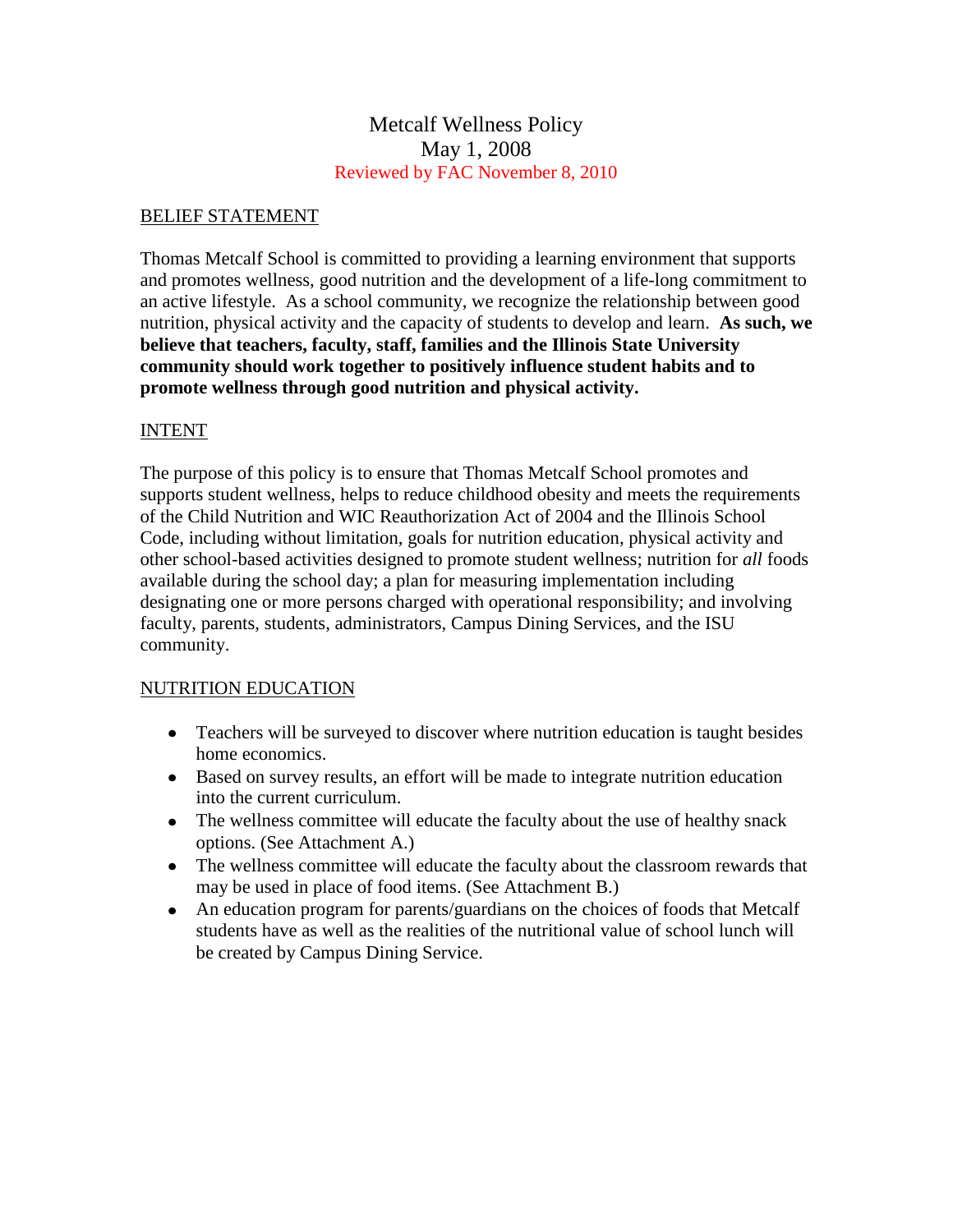# PHYSICAL ACTIVITY

- Ways to actively engage families in physical activities beyond the school day will be developed through newsletters and activities calendars.
- We will implement a program to coincide with the National Day of Sport and Physical Activity during the first week in May. Parents will be invited to come to school and participate in physical activities during the school day.
- We can use The Quality Physical Education—How Does Your Program Rate? Survey from the NASPE to self assessment to analyze physical activity gaps.
- Health Education students from the ISU Health Education Program will administer Health Index for Physical Activity and Healthy Eating: A Self-Assessment and Planning Guide.

# NUTRITION GUIDELINES

- School meals shall meet, at a minimum, the nutrition requirements and regulations for the National School Lunch Program and all applicable state and local laws and regulations.
- An effort will be made to collect input from parents/guardians on school lunches by inviting parents to tastings.
- The possibility of offering fruit "family style" to students during lunch as a way of increasing their access to healthy foods will be explored.
- The Wellness Committee will seek grants to supplement the funds available for food choices.
- It is recommended that Birthday/Celebration treats are limited to the choices on the healthy choice list. (Attachment A)
- $\bullet$  Attachments C & D serve as examples of classroom snack policies.

## MEASURING IMPLEMENTATION & COMMUNITY INVOLVMENT

- A standing Wellness committee consisting of teachers (at least one P.E.), parents/guardians, members of the University Community and Campus Dining Service shall be established to biannually review the wellness policy to ensure that its goals are being met. This committee will be appointed by the Metcalf Administration.
- The wellness policy will be publicized to ensure that all members of the Metcalf community are aware of the importance of wellness.
- Parents/guardians and students will be a part of the outreach program to let our school community know what our wellness policies are.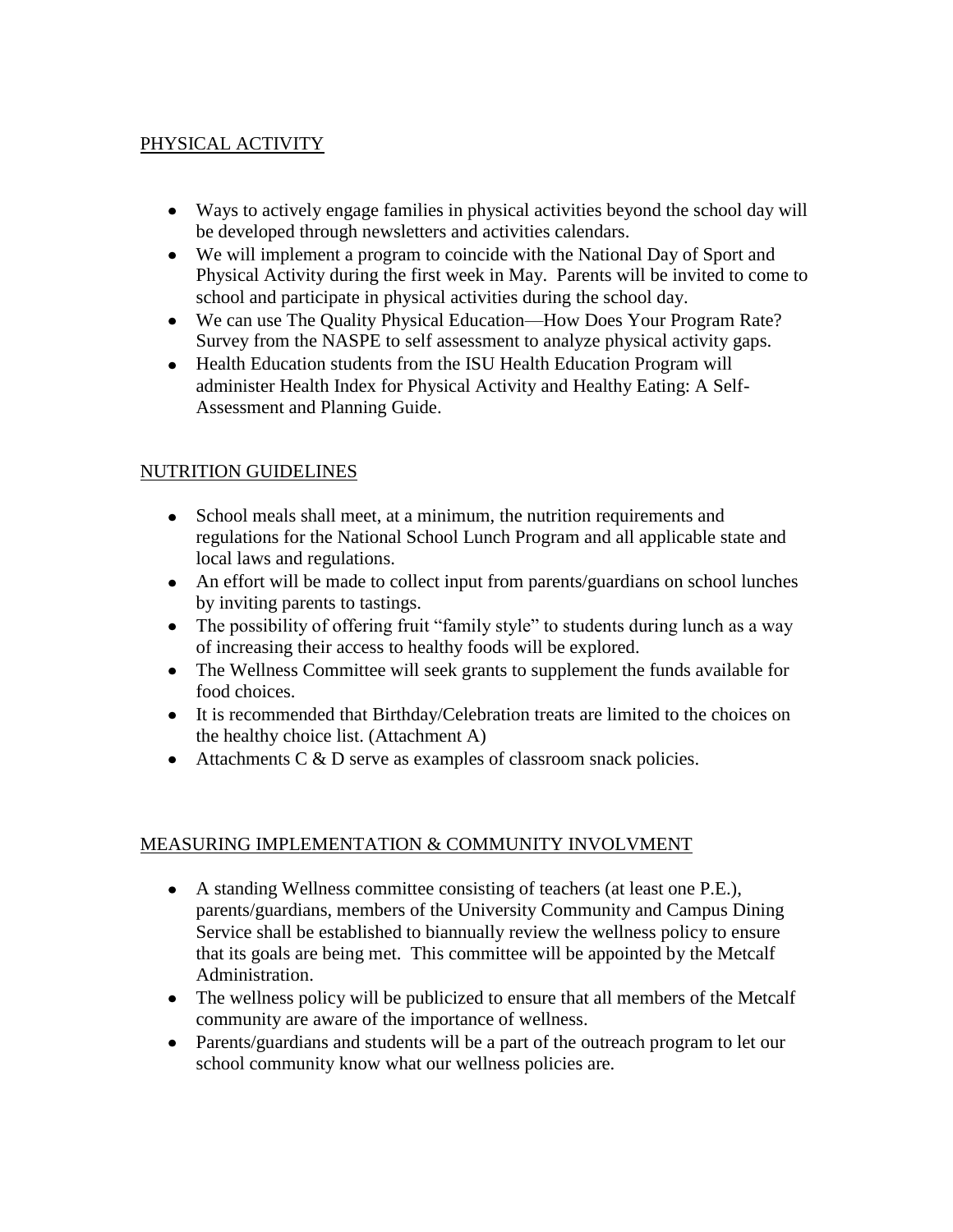- Bulletin boards will be created on a monthly basis with a different wellness topic. These bulletin boards will be created by either middle school students as a part of the wellness curriculum or elementary methods students from the KNR department.
- A wellness fair will be organized by the Metcalf P.E. staff.

 $\begin{array}{c} \hline \end{array}$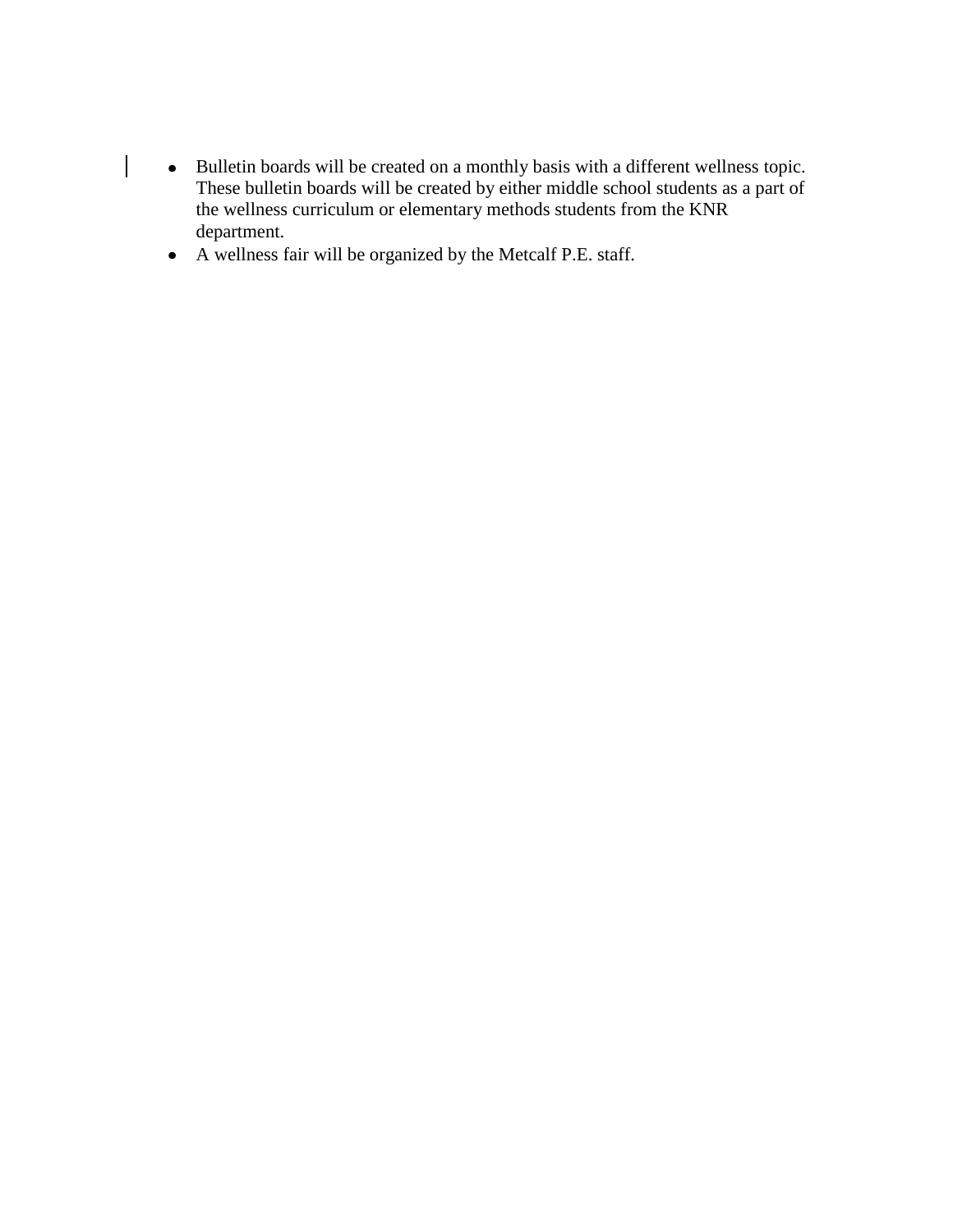## **Attachment A**

#### **Healthful Food and Beverage Options for School Functions\***

At any school function (parties, celebrations, meetings, etc.) healthful food options should be made available to promote student, staff and community wellness. Examples of nutritious food and beverages that are consistent with the Dietary Guidelines for Americans are listed below.

- Raw vegetable sticks/slices with low-fat dressing or yogurt dip
- Fresh fruit wedges cantaloupe, honey dew, watermelon, pineapple, oranges, tangelos, etc.
- Sliced fruit nectarines, peaches, kiwi, star fruit, plums, pears, mangos, apples, etc.
- Fruit salad
- Cereal and low-fat milk
- 100% fruit or vegetable juice
- Frozen fruit pops with fruit juice or fruit as the first ingredient
- Dried fruits raisins, cranberries, apples, apricots
- Single serving applesauce or canned fruit in juice
- Peanut butter with apple wedges or celery sticks
- Fruit smoothies made with fat-free or low-fat milk
- Trail mix (dried fruits and nuts)
- Dry roasted peanuts, tree nuts and soy nuts (not coconut or palm nuts)
- Lean meats and reduced fat cheese sandwiches (use light or reduced fat mayonnaise in chicken/tuna salads)
- Party mix (variety of cereals, nuts, pretzels, etc.)
- Pretzels or reduced fat crackers
- Baked chips with salsa or low-fat dip (Ranch, onion, bean, etc.)
- Low-fat muffins (small or mini), granola bars and cookies (graham crackers, fig bars)
- Mini bagels with whipped light or fat-free cream cheese
- Pasta salad
- Bread sticks with marinara
- Fat-free or low-fat flavored yogurt & fruit parfaits
- Fat-free or low-fat pudding cups
- Fat-free or low-fat milk and milk products (string cheese, single-serving cottage cheese, cheese cubes)
- Flavored soy milk fortified with calcium
- Pure ice cold water

#### *\*This list is not all inclusive and is meant only to provide parents and school staff with guidance for*

*healthier food and beverage choices. Not all food and beverage items on this list will necessarily meet nutrient standards as items vary in sugar, fat and calorie content from brand to brand. However, all of the items in the list are believed to be consistent with the intent of the wellness policy to promote student health and reduce childhood obesity.*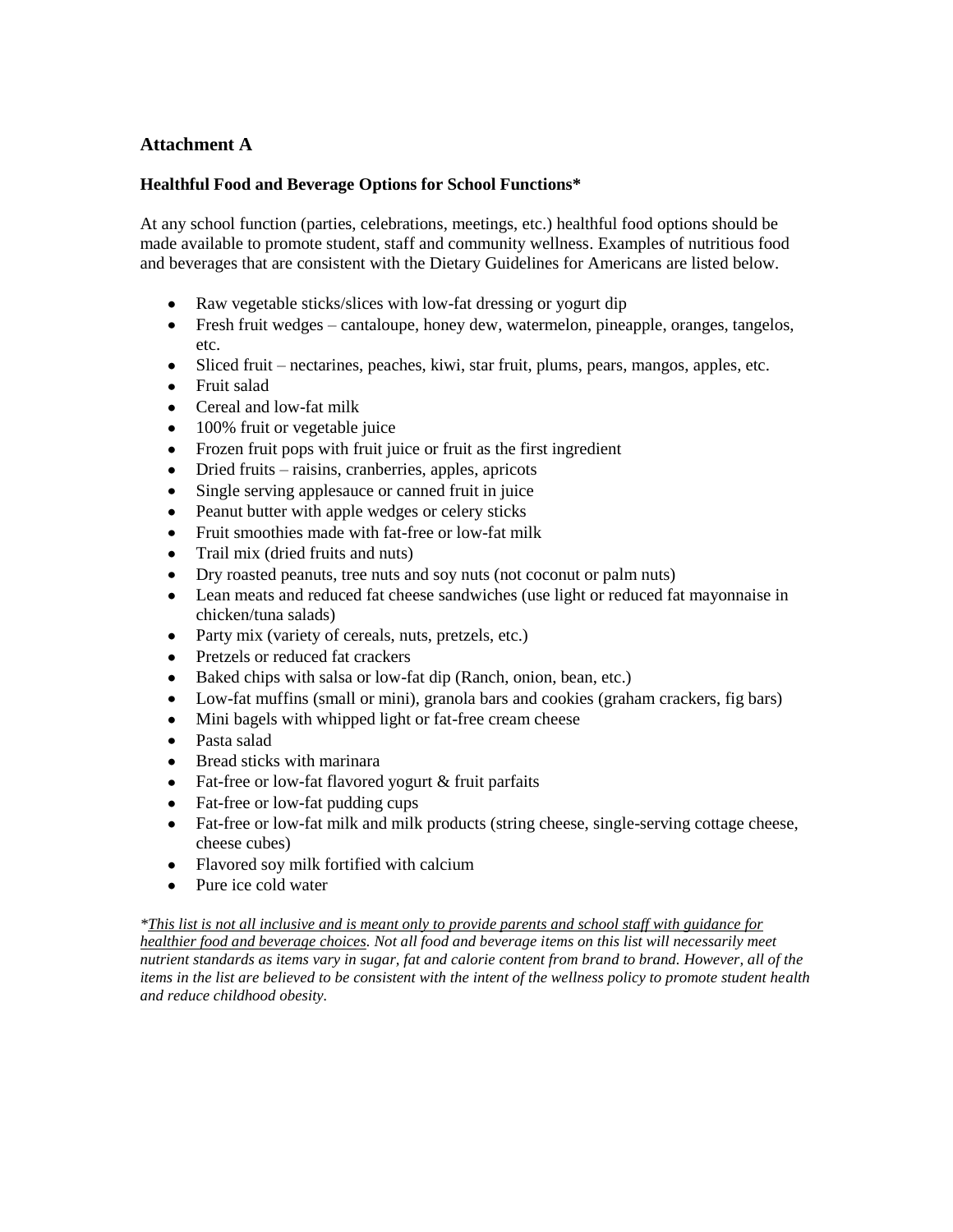#### **Attachment B**

#### **Classroom Rewards**

- $\bullet$ A smile
- Going first
- Verbal praise
- Sit by friends
- Teaching the class
- Helping the teacher
- Enjoy class outdoors
- $\bullet$ A field trip for the class
- Choosing a class activity
- Walk with a teacher during lunch
- Eat lunch outdoors with the class
- Eat lunch with a teacher or principal  $\bullet$
- Extra credit or class participation points  $\bullet$
- Taking care of the class animal for a day  $\bullet$
- Have lunch or breakfast in the classroom
- A photo recognition board in a prominent location in the school  $\bullet$
- A note from the teacher to the student commending his or her achievement  $\bullet$
- A phone call, email, or letter sent home to parents or guardians commending a child's  $\bullet$ accomplishment
- Recognition of a child's achievement on the school-wide morning announcements or school  $\bullet$ website
- Ribbon, certificate in recognition of achievement or a sticker with an affirming message (e.g. "Great job")
- Take a trip to the treasure box (filled with: stickers, temporary tattoos, pencils, pens, highlighters, sidewalk chalk, notepads, erasers, bookmarks, etc.)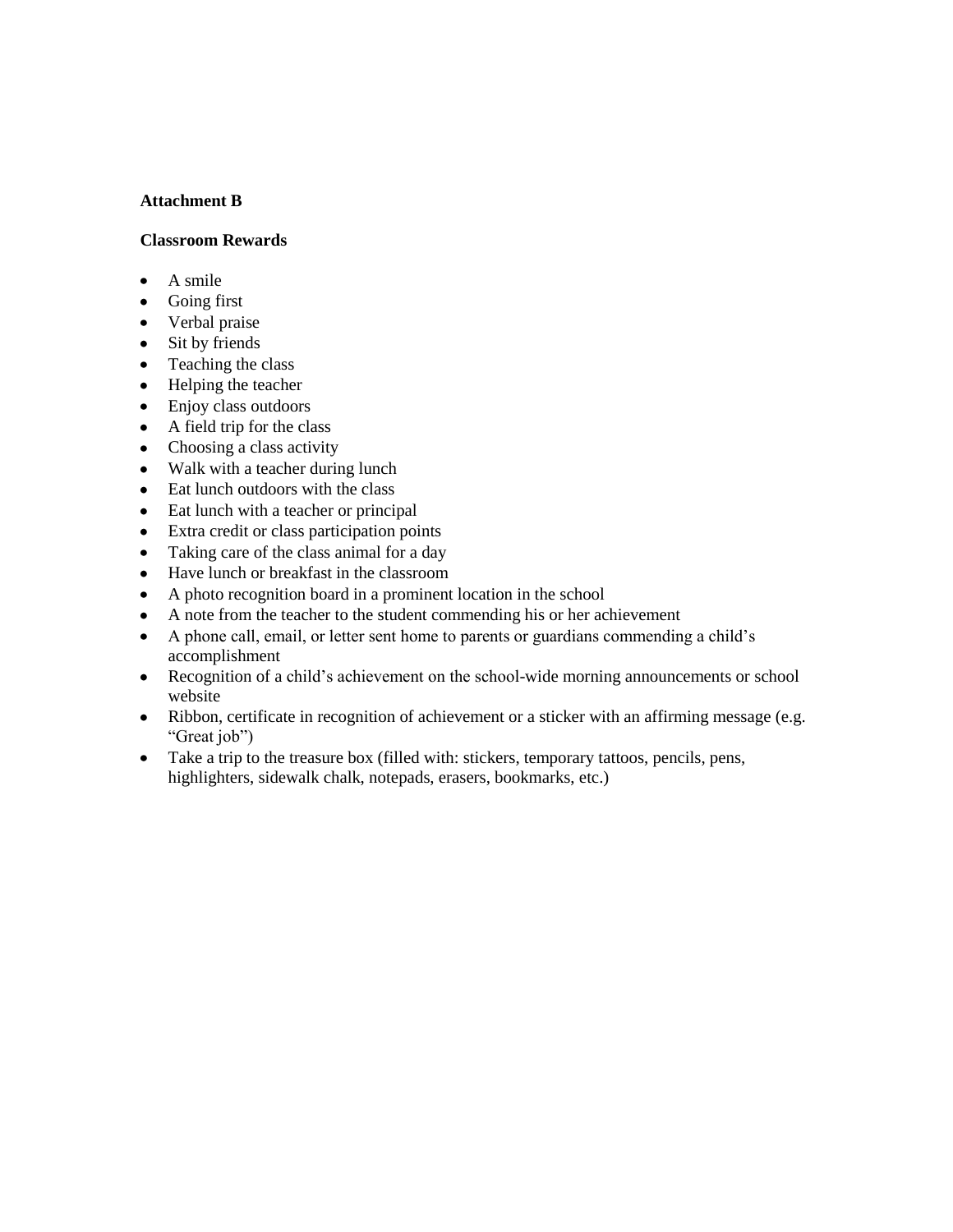**Attachment C**

# **Healthy Snacking in Kindergarten**

Information from MayoClinic.com

In Kindergarten, students need energy food around mid-morning. By energy food, we do not mean sweetened, highly processed foods. We mean foods that are good for the body and therefore the mind.

If you would be willing to help with healthy snacks for the class, please sign the form below and mark how often you would be willing to help. Thanks in advance for this generous support of the Kindergarten classroom.

In order to provide the Kindergarten with healthy foods, please only provide snacks that are listed below…Birthday's and special days are the exception!

| possible).                                                       |                                           |
|------------------------------------------------------------------|-------------------------------------------|
| whole apples or apple slices                                     | sliced melon                              |
| bananas                                                          | string cheese                             |
| sliced or whole oranges                                          | pears                                     |
| grapes                                                           | strawberries                              |
| carrot sticks or slices                                          | dried fruit/trail mixes                   |
| celery                                                           | fruit kabobs                              |
| ants on a log( w/ cream cheese)                                  | box of cereal (Cheerios, Kix, Life, etc.) |
| granola(may Contain peanuts)                                     | wholegrain crackers                       |
| natural unsweetened applesauce                                   | trail mix                                 |
| popcorn                                                          | rice cakes                                |
| mini muffins                                                     | cheese cubes                              |
| Goldfish crackers/Pretzels (now available in whole grain)        |                                           |
| sliced vegetables such as cauliflower, grape tomatoes, broccoli, |                                           |
| cucumbers, peppers~ maybe even some ranch dip!                   |                                           |
|                                                                  |                                           |

All fresh fruit and vegetables should be pre-washed and ready to serve ( if

There are some allergy concerns in our classroom~ Please **AVOID** products that may contain **PEANUTS!**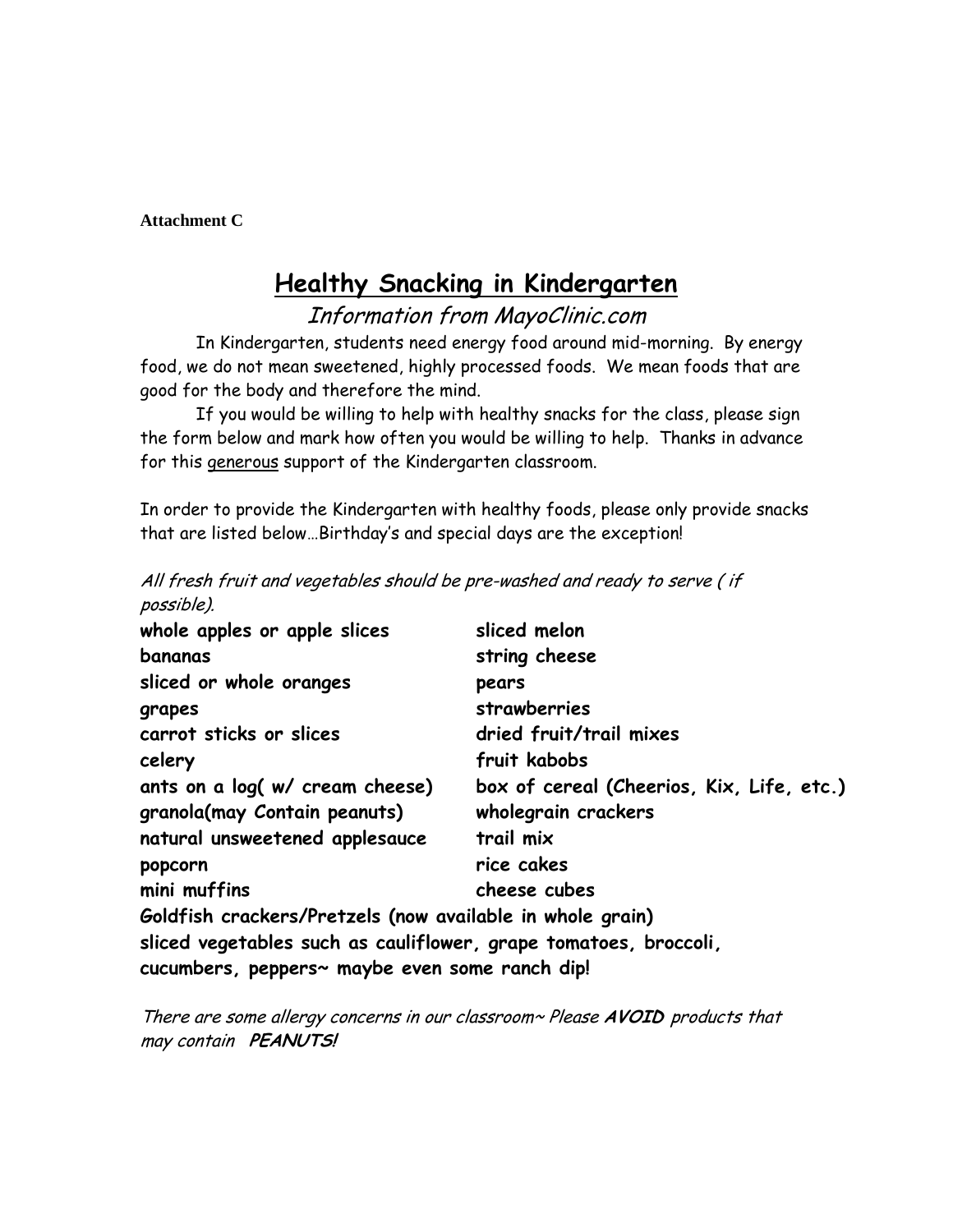Simply send the snack with your child the morning of their day. (There is a small refrigerator in our kitchen to keep things and we can cut and prepare items if needed) **Thank you for all you are doing to keep our bodies and minds healthy this year and for life!**

#### **Attachment D**

# **First Grade and Healthy Snacks**

# MayoClinic.com

In first grade, students need energy food around mid-morning. By energy food, we do not mean sweetened, highly processed foods. We mean foods that are good for the body and therefore the mind. We will take a quick ten minutes (while we work) to refuel our bodies with healthy snacks. I have been providing snack for the past week. If you would be willing to help with snack for the class, please sign the form below and mark how often you would be willing to help. Let me thank you in advance for this generous support of the first grade classroom.

\*To stay hydrated, your child is always welcome to have his/her own water bottle which he/she drinks from as needed throughout the day. Please simply label with your child's name. It will stay at your child's table spot and be sent home on a regular basis for cleaning and refilling.

## **Snack options:**

In order to provide the first graders with healthy foods, please only provide snacks that are listed below…or call with more suggestions. (Suggestions are always welcome.)

All fresh fruit and vegetables should be pre-washed and ready to serve.

| whole apples or apple slices                                    | sliced melon                              |
|-----------------------------------------------------------------|-------------------------------------------|
| bananas                                                         | string cheese                             |
| sliced or whole oranges                                         | pears                                     |
| grapes                                                          | strawberries                              |
| carrot sticks or slices                                         | dried fruit/trail mixes                   |
| celery                                                          | fruit kabobs                              |
| ants on a log                                                   | box of cereal (Cheerios, Kix, Life, etc.) |
| granola                                                         | wholegrain crackers                       |
| natural unsweetened applesauce                                  | trail mix                                 |
| granola bars                                                    | rice cakes                                |
| Goldfish crackers/Pretzels (now available in whole grain)       |                                           |
| sliced vegetables such as cauliflower, grape tomatoes, broccoli |                                           |